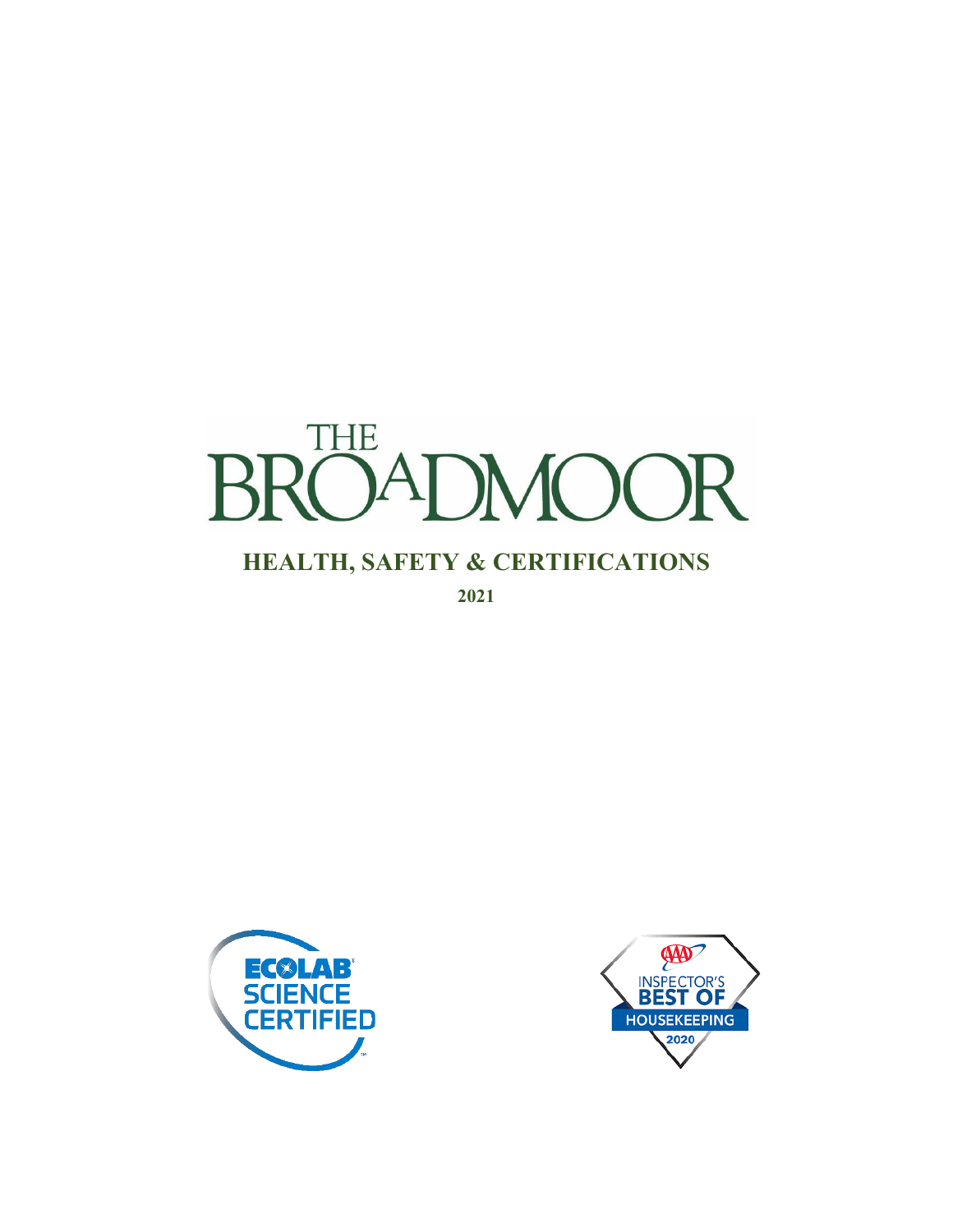Dear Broadmoor Guest:

Our 102-year legacy has always included the safety, security and well-being of guests, members, and employees, with equal emphasis. All aspects surrounding these three priorities remain on the forefront as we focus on providing outstanding hospitality. As we adjust to new travel protocols and expectations, we are enhancing and strengthening our own standards for cleanliness, and are pleased to share that we have been awarded the *2020 AAA Best of Housekeeping Award.* You can expect to see evolved procedures in every area of the resort, which includes:

## **UNIVERSAL PERSONAL & PUBLIC HYGIENE STANDARDS**

- While providing luxury service, we will adhere to mandated directives on both the state and local levels,including the use of personal protective equipment (PPE) and wearing masks while indoors in all public space.
- The most recent CDC, state, and El Paso County guidelines will continue to be the roadmap for constant reevaluation of all operational protocols.
- Our commitment is to provide high standards of sanitizing and disinfection by utilizing professional products and tools by EcoLab, a global leader in hygiene, that are hospital-grade and approved by theEPA. The Broadmoor is proud to be an EcoLab Science Certified Resort.
- As an extra layer of protection for our guests and employees, we are also using electrostatic sprayers toapply Penetrexx, an antimicrobial coating, to high touch areas and fabrics at theproperty.
- In the event a guest becomes ill, they will be attended to with paramedic/in-house doctor assessments, which can be conducted in person or by phone. Further follow up and welfare checks are handled solely by Assistant Managers, limiting additional employee contact. Isolation and disinfection of rooms after guest departures will be assessed accordingly.
- Employee health and medical guidelines will be strictly enforced with any report of illness. Leadership will ensure, by department, that staff members are required to stay home if not feeling well, or sent home should symptoms arise while on duty.
- Employee training contains defined and updated personal hygiene expectations and standards. These include proper hand-washing procedures and required changing/disposal of PPE based on position and/ormandates.
- Human resources and our training professionals will host a dedicated disinfection training during orientation, with continued departmental education thereafter.
- Guest area hand sanitizing stations will be made available at the following locations: front desk, lobbies, elevator banks, function space, restaurants, shuttles, etc.
- Employee area hand sanitizing stations and signage have been placed in various key locations, to include restrooms, time clocks, kitchens, employee cafeteria, etc.
- Appropriate signage will be present throughout the property reminding guests and staff of required social distancing based on each area, including but not limited to elevators, escalators, public space, function space, etc.
- Guestroom printed material and decorative soft goods will be reduced.
- Interactive guest texting is available via your personal mobile device at (719) 249-8399. This service expedites any and all inquiries as an alternative to in-room/public phone usage or in-personrequests.

We trust these best practices will provide you with a sense of comfort and confidence in our efforts to provide you a clean and safe environment as you plan to visit The Broadmoor later this year.

**Sincerely**,

Jack G. Damioli President and CEO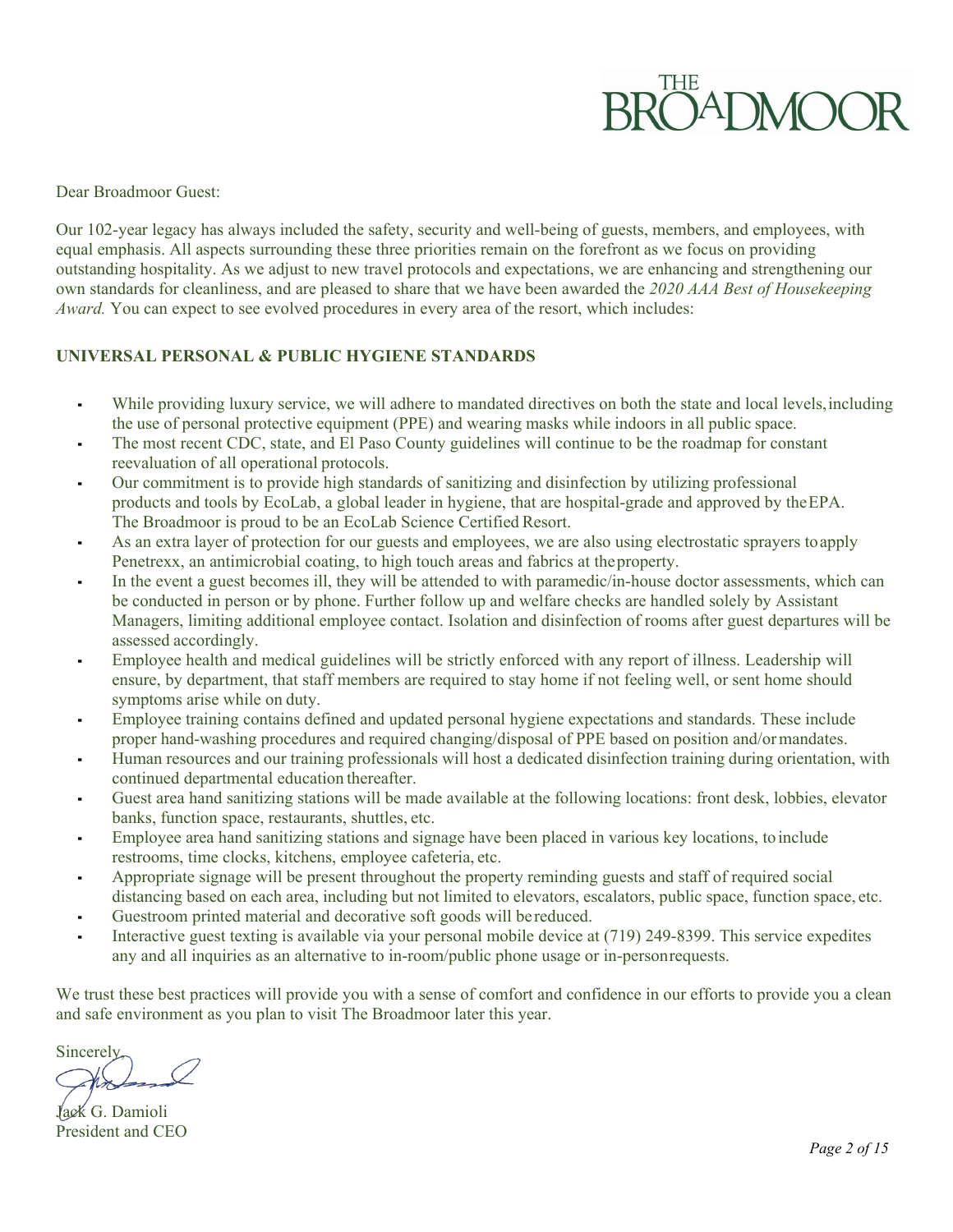## **HOTEL, GENERAL GUIDELINES**

**Guests.** All guests need to take personal responsibility for their own health and safety. Key among those responsibilities are maintaining social distancing, washing your hands frequently and adhering to the State of Colorado's mask mandate for indoor spaces.

Should a guest suspect they have been exposed to the novel Coronavirus or are coming down with flu-like symptoms, they will be instructed to separate from the general population in their room and to contact health care professionals for next steps. If the guest has others in their room, those roommates will be offered another room, if available. When the room is vacated with a suspected or confirmed cased of the flu or a coronavirus, the room will not be cleaned or occupied until after it has been sanitized by a licensed third party expert.

**Team Members.** All team members will continue to practice good personal hygiene and will wear masks. This includes not coming to work when having a fever, washing hands prior to handling any food, washing hands after every visit to the restroom, and wearing gloves when cleaning or working with food in a kitchen. All employees will receive training on COVID-19 safety and disinfection protocols and social distancing, with more comprehensive training for our teams with frequent guest contact including Housekeeping, Food & Beverage, Public Area Department, Hotel Operations and Security.

## **1. HOTEL OPERATIONS**

## **ARRIVAL/DEPARTUREPROCESS**

**Staff Protocol.** Proper hand-washing processes will be enforced. Masks will be worn. Our protocols and best practices will continue to be refined to ensure guest and employee safety moving forward.

**Welcome Gate.** Arrival protocols that are currently in place will be continued, including placement of the welcome placard under the windshield wiper. Social distancing, curb to car, will be respected and followed as per state and El Paso County mandates.

**Valet/Door.** Valet will still be the preferred standard of service, with self-parking options as an alternative, and fully-disclosed upon arrival. Steering wheel covers and proper disinfection of hands between each vehicle transfer will be a standard, along with sanitizing stations located in both the garage and porte-cochère. The following protocols are also in place:

- The Broadmoor's enclosed parking garage will be the universal parking area for all overnight guests.
- Keys/fobs will be sanitized after touched with disinfectant wipe and placed in bag and/or key packet for all day use and overnight guests.
- Doormen schedules will be enhanced in high-traffic areas to provide touch-free entry/exits for guests.
- Valet will no longer transfer the welcome placard to the vehicle dashboard, but rather keep it facedown under the windshield wiper when stored in the garage. Personal information will only be displayed when returning the vehicle to the guest.

Lobby Host. Hosts will continue to be available to welcome guests with additional attention paid to social distancing in queues based on state and El Paso County mandates. One-time-use brochures and collateral will be stored behind the front desk and not allowed for public touch or perusing, only handled by the Guest Services Team.

**Front Office.** Front Office Agents will be scheduled on desk as per current social distancing protocol, to include staffing every other station if necessary. In order to provide the least contact, as currently mandated, the following systems are in place:

▪ Guest-facing credit card stations have been installed. Touchless payment is supported, as well as Apple, Samsung, and Google Mobile Pay. The stylus and pin pad will be sanitized after each use, visible to the guests in queue.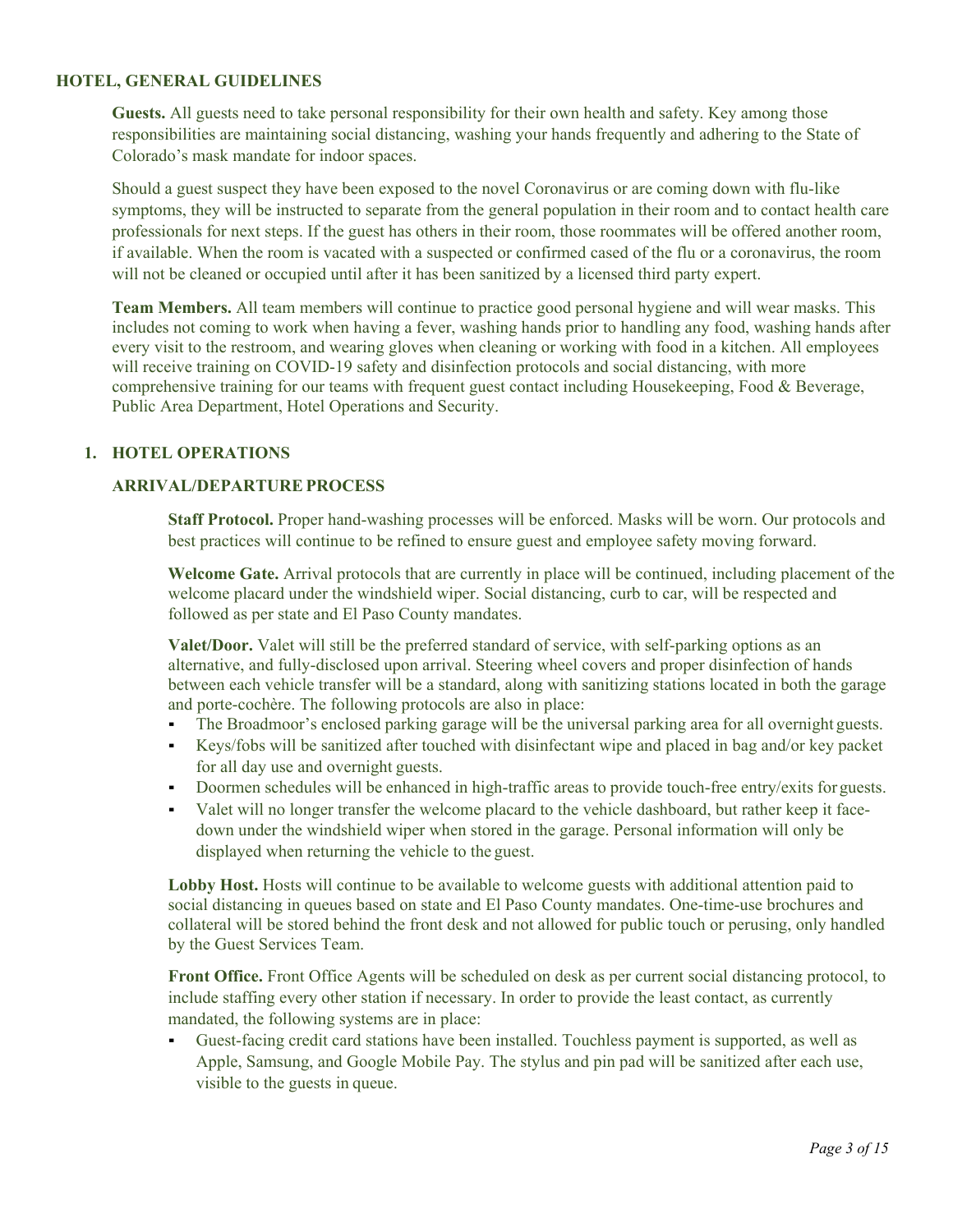- Digital signing for the resort's registration card will beprovided.
- Pens will be displayed in public spaces and guest rooms, as standard, with proper sanitizing in between guest use and area cleanings. Employees are encouraged to use the same pen throughout shifts, then sanitize accordingly.
- Sanitizer and tissues are available for guest use at each station.
- **Electronic Room Keys will be sanitized between each guestuse.**
- When possible, based on availability, room assignments will be rotated, allowing 24 hours between guest occupancies.
- Walk-up room shows will be available by iPad viewing, to keep the integrity of inspected,ready rooms. Scheduled site and planning visits will tour rooms assigned and held inadvance.
- In-room, digital checkout will be encouraged, followed by folio viaemail.
- Brochures and collateral are stored behind the house, and not allowed for public touch or perusing, only handled by the Front Desk Team.

**Bellmen.** Full Bellmen Service will remain a standard, unless otherwise expressed by the guest. Selfcheck-in will be permitted. Calling and sending of elevator will be conducted by Bellmen during the room process; this will include traveling to the guest floor in a separate elevator cab, as deemed necessary. Upon arrival to room, Bellmen will request permission to continue the luggage delivery into the room. As always, guests may decline this service and, at that point, handle in-room placement of luggage personally. Proper disinfection of hands between each guest rooming process will be a standard, with hand sanitizing stations located appropriately. Bell carts are only touched by Bellmen and will be cleaned and sanitized as per current standards.

## **CONCIERGE**

**Staff Protocol.** Proper hand-washing processes are enforced and masks will be worn by staff. Our protocols and best practices will continue to be refined to ensure guest and employee safety moving forward. Additionally, the following processes are in place:

- We will reopen with only The Broadmoor's Main Desk available and will be adjusted with house counts.
- When possible, all menus, activities, and guest information will be viewed via iPad, with sanitizing between guest use.
- Handouts are professionally-printed and one-time use. Information for guest planning will be encouraged via email, versus hardcopy packets through room deliveries. This also applies to itineraries.
- Brochures and collateral are stored behind the house, and not allowed for public touch or perusing, only handled by Concierge.

**Business Center.** As a partner vendor, FedEx will adhere to the same service and disinfection guidelines as The Broadmoor, including state and El Paso County mandates. Their protocol for each individual service is detailed separately and available upon request. Self-service stations will remain available, with sanitizer at each desk; however, guests are encouraged to utilize Concierge or Front Desk for small printing needs.

**Social Distancing.** The Concierge Team will politely and professionally monitor the number of guests serviced at each desk in order to comply with state and El Paso County mandates.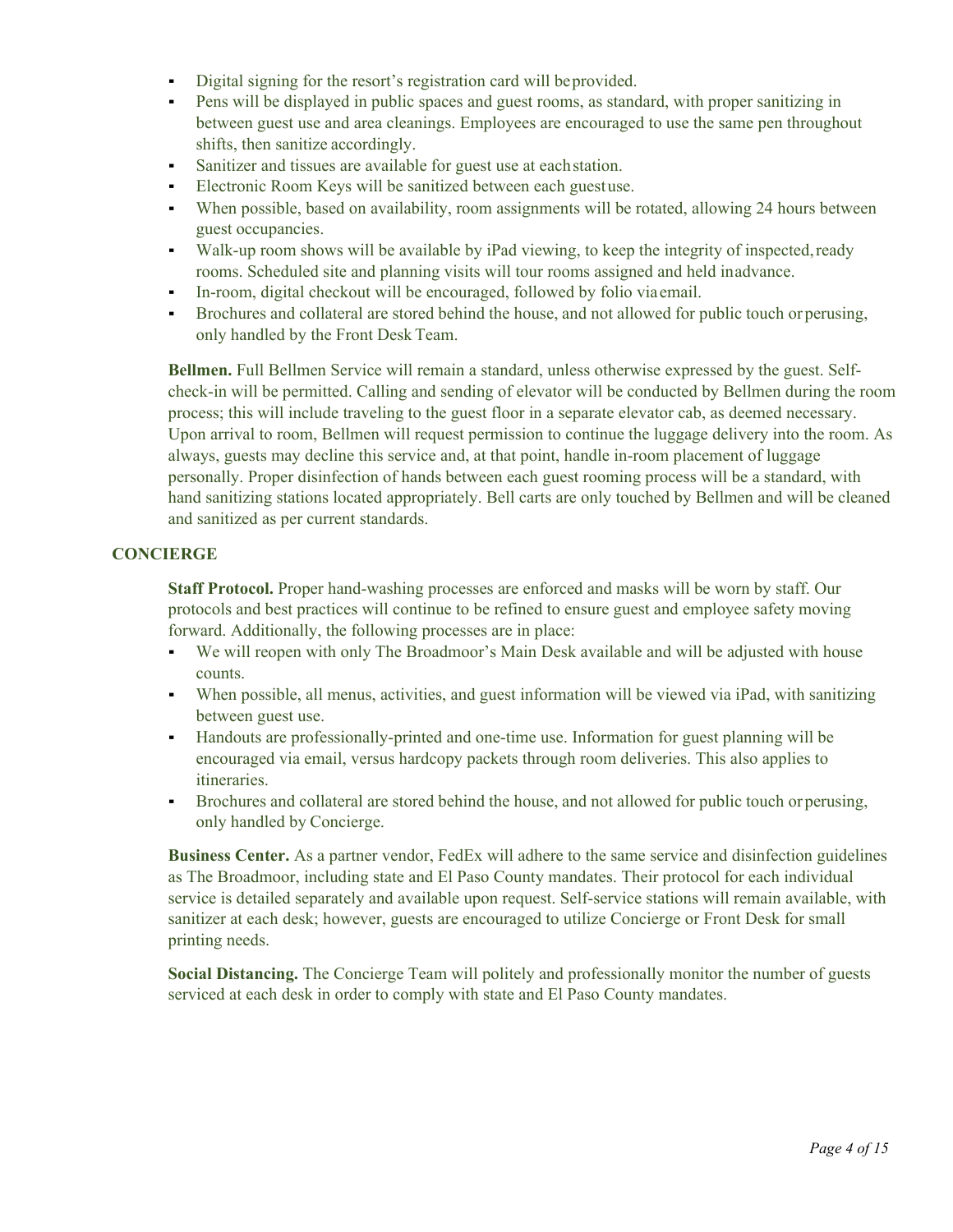## **2. HOUSEKEEPING**

The Broadmoor was awarded the 2020 AAA Best of Housekeeping recognition. A list of our cleaning standards can also be made available to guests upon request. All resort staff members will be educated on our new best practices and protocols.

## **ROOMS**

**Staff Protocol.** Standard day service will remain available, unless otherwise dictated by the guest via *"Privacy Please"* display. If the guest is present during any service, as with current standard operating procedures, the Housekeeping team will ask permission to continue with service or return at a more convenient time, when guests are not in the room.

Gloves will be worn and changed between guest rooms as a standard. Proper hand-washing processes are in place, to include after glove wear. Masks will also be worn.

In order to minimize guestroom entry, evening turndown and refreshment center service have been temporarily suspended. Additional housekeeping service is available upon request, and any and all refreshment center products can be provided by calling Room Service.

**Cleanliness.** Along with the high standard of housekeeping protocols already in place, the following will be instituted:

- The highest standard of industry sanitizing and disinfecting technologies have been introduced, to include professional procedures and tools by EcoLab that are hospital grade and approved by theEPA.
- A trained team of individuals are on staff to properly oversee the use of all chemicals, professional disinfection, and new cleaning protocols.
- Our professional partner, Ecolab, will conduct periodic training programs, becoming a part of our standard operating procedures and daily protocol.
- All Housekeepers on staff and those newly onboarding, will continue to be trained on this protocol.
- All high-touch points will be properly sanitized during each cleaning, to include: door andfurniture handles, water faucet and commode handles, nightstands, telephones, in-room controls, light switches, temperature control panels, alarm clocks and luggage racks, with TV remote controls in single use protectors.
- **•** Each attendant will finalize room cleaning by applying sanitizing hypoallergenic spray on high-touch points, with particular attention to all hard surfaces.
- Housekeeping service areas and carts have been completely emptied, cleaned, sanitized, and restocked with all fresh linen and new single-use amenities.
- In-room placement of all literature has been temporarily suspended, including The BroadmoorGuest Directory, magazines, spa menu, Preferred Recommendation Guide, and in-room dining menus.
- Room to room newspaper delivery will be suspended currently, with PressReader as our preferred publication access. Retail outlets will still have hardcopy newspapers available.
- Any and all postcards, collateral, and menus, can be delivered upon request for personal use. Otherwise, online/website overviews will be available.
- All decorative bed pillows, bedspreads, and throws will be temporarily removed, creating bedding that is completely replaced between each guest usage.
- Our Green Initiative will continue to apply with the changing of bed linens every three days,unless otherwise requested.
- Pillow protectors and mattress/box spring covers are a standard. Disposable, personally-wrapped cups for coffee and beverages will be provided, along with the standard ceramics andglassware.
- Personal-size hand sanitizer will be provided for guests, along with the standard bathroomamenities.
- Pens will be displayed as normal in public and guest room space, with proper sanitizing in between guest usage.
- Robes will be prepared and presented in Broadmoor poly-bags for new arrivals.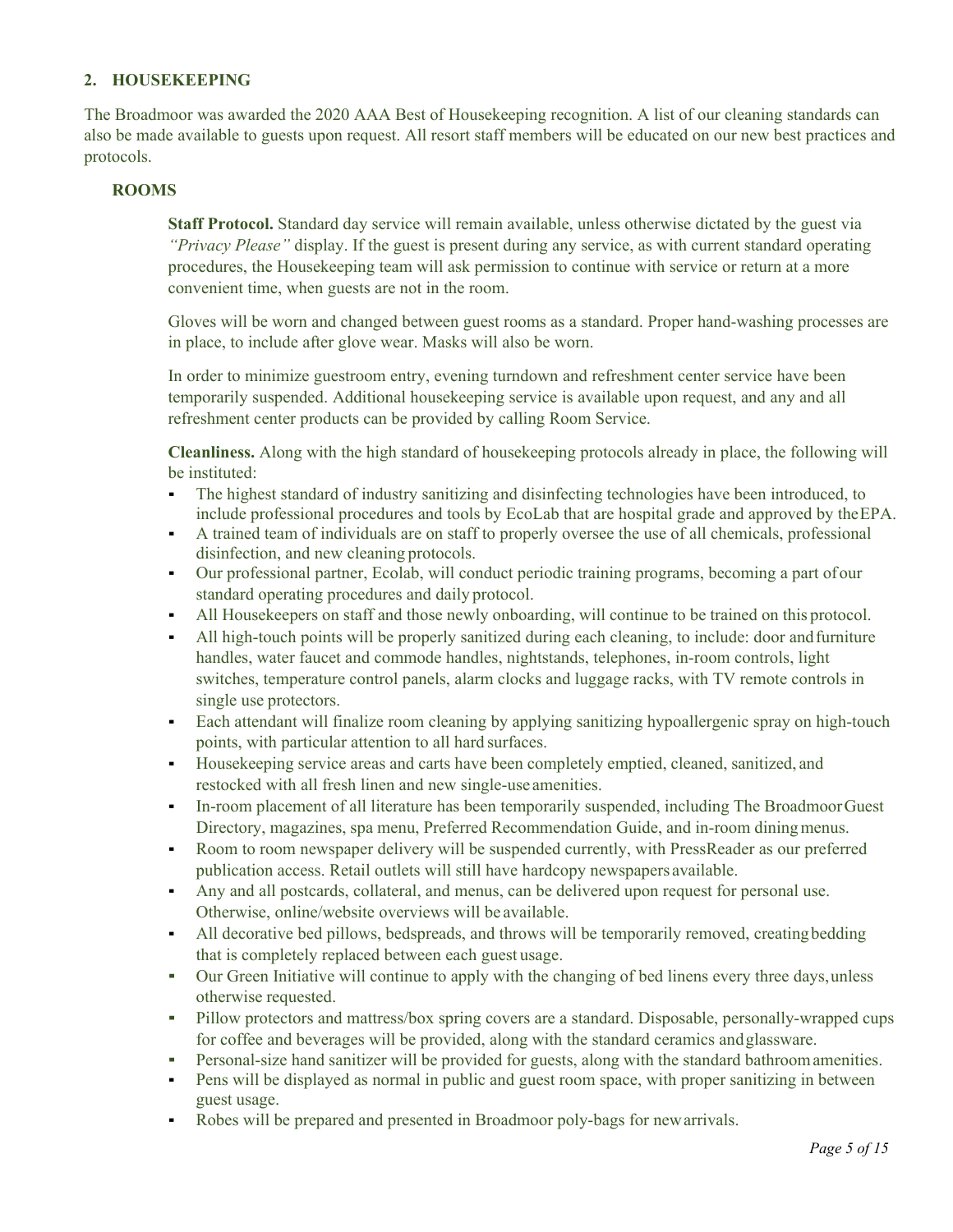- Additional pillows and blankets will be removed from rooms and only delivered uponrequest.
- Personal use shampoo, conditioner, and lotion will be available for those who are not comfortable with in-room amenity dispensers.

**Air Filter & HVAC Cleaning.** The frequency and enhancement of air filter replacement and HVAC system cleaning has been increased and fresh air exchange is maximized.

## **LOBBIES, PUBLIC SPACE AND ELEVATORS**

**Staff Protocol.** Gloves will be worn and changed as deemed necessary, based on level of cleaning detail. Proper hand-washing processes are in place, to include after glove wear. Masks will also be worn. Our protocols and best practices will continue to be refined in order to ensure heightened guest and employee safety moving forward.

**Cleanliness.** The highest standard of industry sanitizing and disinfecting technologies have been introduced, to include hospital grade cleaning and disinfectant products by EcoLab that are approved by the EPA. Attendants will remain visible and active at all times in front of guests. The electrostatic sprayers will be utilized when appropriate, but never within guest presence.

All high-touch points will be properly disinfected during high traffic times each hour, including, but not limited to: front desk check-in counters, concierge desks, bell desks, elevator cars and buttons, door handles, public restrooms, ATMs, stair and escalator handrails, dining surfaces, and seating areas.

Signage will be in place to explain current procedures and social distancing. No more than four guests will be suggested per elevator cab.

## **LAUNDRY / DRY CLEANING**

**Staff Protocol.** Gloves will be worn and changed as deemed necessary. Proper hand-washing processes are in place, to include after glove wear. Masks will also be worn.

**Cleanliness.** Chemicals and temperatures are already based on the highest level of industry standards by EcoLab for washers, dryers, and dry cleaning units. Linens will now be transported in bundles and bagged for protection.

**Room Deliveries.** Guest laundry/valet cleaning will be available, and returned items will be delivered as standard. Valet Attendant will request permission to enter guest's room and place orders accordingly upon return.

**Local Laundry & Dry Cleaning.** Orders will be delivered directly to drive-up vehicles at entry. Overthe-counter service also remains intact, with enhanced social distancing requirements as necessary. Both options are available based on guest preference.

## **TRANSPORTATION**

## **GRAY LINE**

**Gray Line Airport Transfers (Sedan & Shuttle).** As a partner vendor, Gray Line will adhere to the same service and disinfection guidelines as The Broadmoor, including state and El Paso County mandates. Their protocol for each individual service is detailed separately and available upon request. This will include the appropriate number of riders based on size of vehicle, with proper disinfection of high-touch points between guests. Hand sanitizer is available for guest use on every shuttle and private transfer.

**Airport Welcome Desk/DIA Meet & Greet.** Service will be available based on reservations, following the appropriate state and El Paso County social distancing mandates.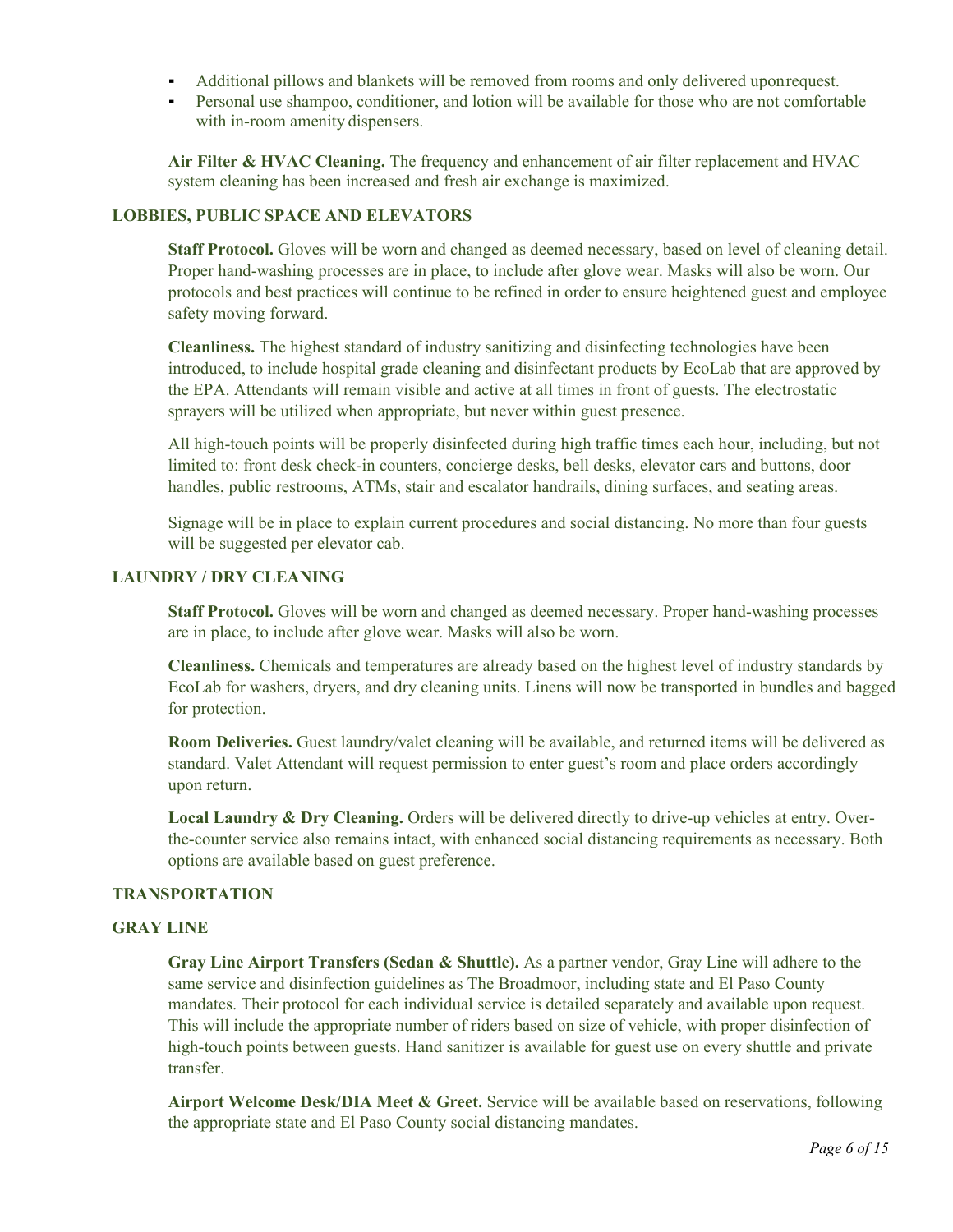### **BROADMOOR SHUTTLES**

**Staff Protocol.** Proper hand-washing processes will be enforced. Masks will be worn. Our protocols and best practices will continue to be refined to ensure guest and employee safety moving forward.

**Hotel/Seven Falls/Wilderness Shuttles/Vehicles.** Guidelines will be followed by Broadmoor Drivers, as per state and El Paso County mandates. This will include the appropriate number of riders based on size of vehicle, with proper disinfection of high-touch points between trips. Hand sanitizer will be available on every shuttle and masks are required for all passengers.

**Cadillac Driving Experience.** Current protocol is in place and will be followed for the Cadillac Driving Experience. Enhanced disinfection of high-touch point areas have been added to the cleaning process between guest use. A small sanitizer will be provided, along with bottled water, for each guest Ride & Drive experience.

## **3. RECREATION**

## **GOLF**

**Staff Protocol.** Proper hand-washing processes will be in place and masks will be worn inside the Golf Club building by staff. Our protocols and best practices recommended by the Colorado Golf Association, including social distancing, will continue to be refined to ensure guest and employee safety moving forward.

**Tee Times.** Tee time reservations by phone are encouraged, followed by electronic itineraries.

**Point of Sale.** Guest-facing credit card stations are installed for check-in. Touchless payment is supported, as well as Apple, Samsung, and Google Mobile Pay. The stylus and pin pad will be sanitized after each guest's use, visible to the guests in queue. Over-the-counter check-in for play will follow social distancing mandates as necessary.

**Best Practices.** Ball washers and sand trap rakes have been temporarily be removed. The Broadmoor Golf Maintenance Staff will rake sand traps, as needed. Range balls are provided and washed as per normal protocol. Appropriate signage will be installed throughout the course as deemed necessary.

Lessons & Clinics. Private lessons and clinics will be conducted while respecting social distancing, in accordance with state and El Paso County mandates.

**Golf Carts.** Appropriate cart protocol and play will be implemented/altered based on state and El Paso County mandates. All high-touch points will be properly sanitized during each cleaning between guest use, to include: steering wheel, seats, bag straps, and keys.

**Locker Room Cleanliness.** The highest standard of industry sanitizing technologies have been introduced, to include the electrostatic sprayer and most recommended disinfectants. The electrostatic sprayers will be utilized when appropriate, but never within guest presence. No shower facilities will be available.

**Rental Equipment.** Club rentals and shoes will be thoroughly sanitized prior to and after guest use. If possible based on play, rental sets will be rotated accordingly to allow down time, avoiding back-to-back renting of the same set. The shoe rental program will be temporarily suspended.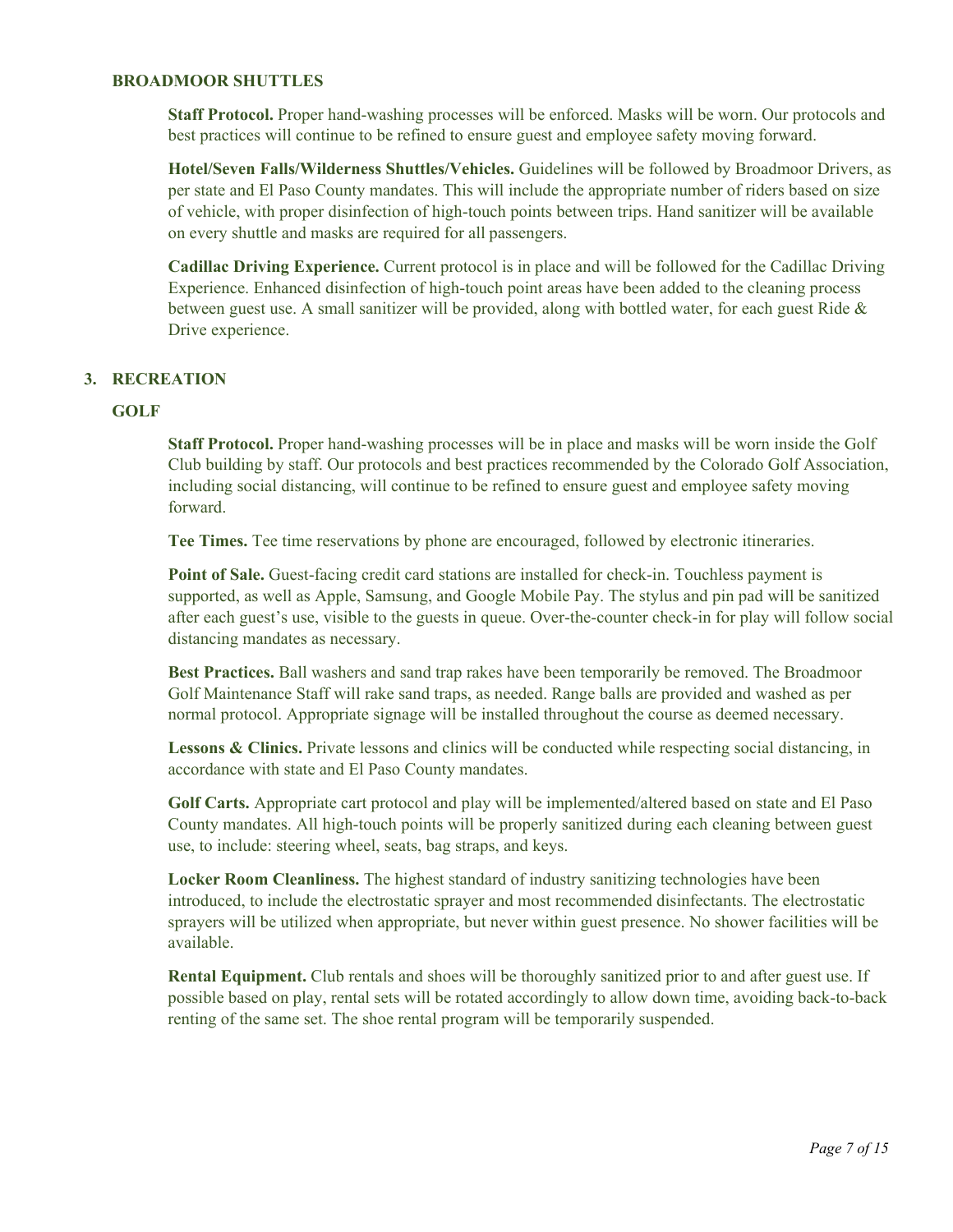## **TENNIS & PICKLEBALL**

**Staff Protocol.** Proper hand-washing processes are enforced. Masks will also be worn. Our protocols and best practices will continue to be refined to ensure guest and employee safety moving forward. Hand sanitizer will be available on each court.

**Reservations.** Court time reservations via phone are encouraged, with email itinerary available. Hand sanitizer is available at the counter. The normal 4:1 ratio for tennis drills will be modified as needed, to a 2:1, 3:1, or 1:1 ratio, with pricing adjusted accordingly. Families or groups who wish to be together may go for the 4:1 or 3:1 ratio. West-side guest entry and east-side guest exit will be identified in order to promote social distancing between drills.

Point of Sale. Guest-facing credit card stations are installed for check-in. Touchless payment is supported, as well as Apple, Samsung, and Google Mobile Pay. The stylus and pin pad will be sanitized after each guest's use. Over-the-counter check-in for play will follow social distancing mandates as necessary.

**Lessons & Clinics**. Private lessons and clinics will be conducted while respecting social distancing, in accordance with state and El Paso County mandates.

**Rental Equipment.** Rental racquets/paddles will be sanitized accordingly, pre and post guest use. If possible based on play, racquets/paddles will be rotated accordingly to allow down time, avoiding backto-back renting of the same equipment. If and when deemed necessary, over grip will be replaced after each use. Tennis Pros will sanitize all teaching equipment before each lesson. This includes rolling ball baskets, ball hoppers, and ball sweepers. Spray disinfectant will be applied to tennis balls daily.

**Social Distancing.** Check-in/check-out and court time will include social distancing accordingly to mandates.

## **ACTIVITIES – Fly Fishing, Soaring Adventure, Wild West Experience, Hiking, Biking, etc.**

**Broadmoor Outfitters.** As a partner vendor, Broadmoor Outfitters will adhere to the same service and disinfection guidelines as The Broadmoor, including state and El Paso County mandates. Their protocol for each individual service is detailed separately and available upon request.

**Staff Protocol.** Proper hand-washing processes are in place, to include after glove wear. Masks will also be worn. Our protocols and best practices will continue to be refined to ensure guest and employee safety moving forward.

**Reservations.** Online or phone reservations are encouraged, with email itineraries available. Broadmoor Outfitters provides digital waivers and payment signing. Hand sanitizer is available at the counter of Base Camp.

**Point of Sale.** For check-in/check-out, guest-facing credit card stations are installed. Touchless payment is supported, as well as Apple, Samsung, and Google Mobile Pay. The stylus and pin pad will be sanitized after each guest's use. Over-the-counter check-in will follow social distancing mandates as necessary.

**Equipment.** Equipment will be sanitized accordingly, pre- and post- guest use. When possible, equipment will be rotated accordingly to allow down time, avoiding back-to-back use.

**Social Distancing.** Check-in/check-out and court time will include social distancing accordingly to mandates. Shuttle service will be based on state and El Paso County mandates when transporting to remote locations, including: rivers, falconry open space, zip lining, biking/hiking tours, etc.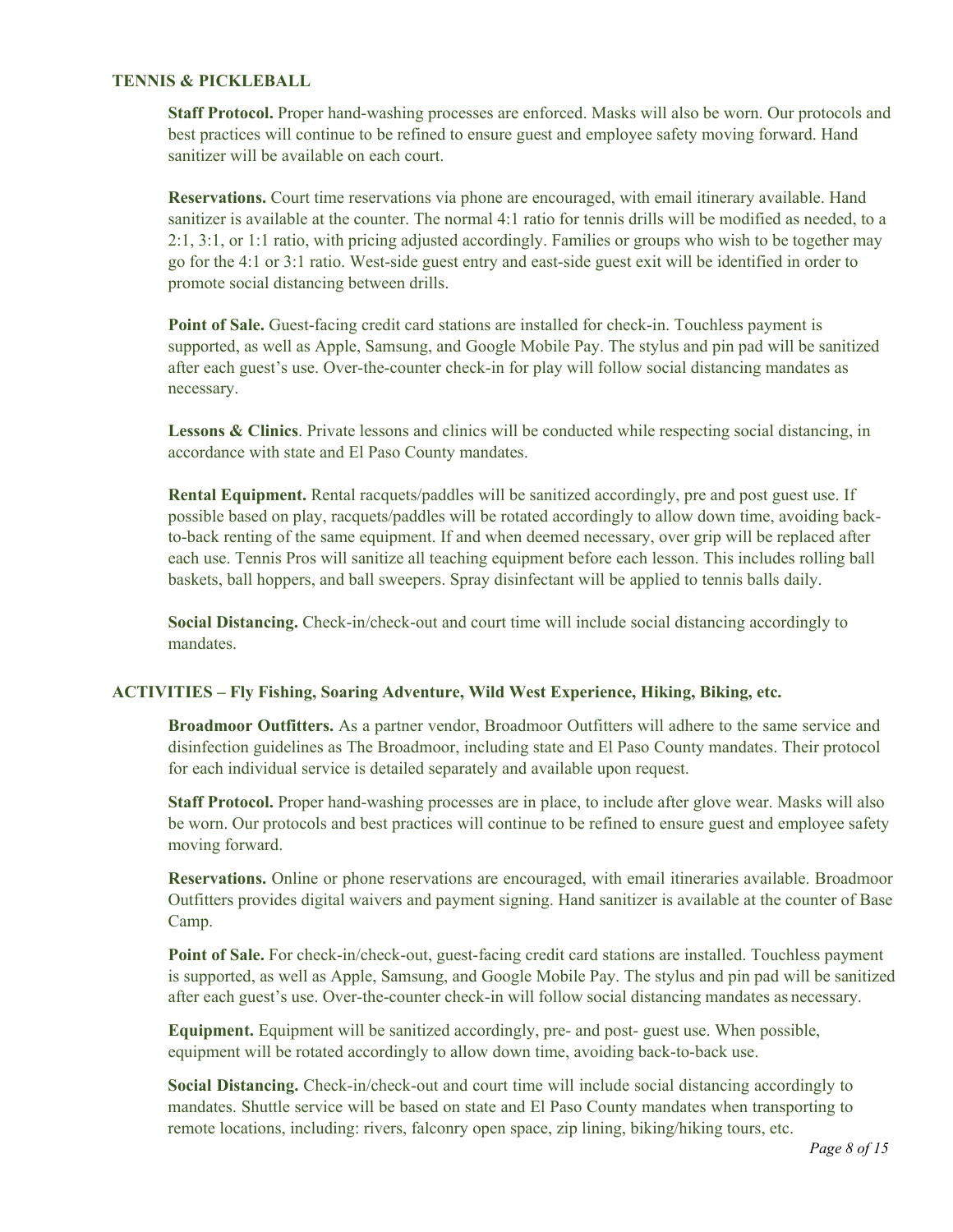### **BROADMOOR NANNIES CHILDCARE**

**Broadmoor Nannies.** As a partner vendor, Broadmoor Nannies will adhere to the same service and disinfection guidelines as The Broadmoor, including state and El Paso County mandates. Their protocol for each individual service is detailed separately and available upon request.

**Reservations.** Online or phone reservations are required, with email itineraries available. Broadmoor Nannies also provides digital waivers and payment for babysitting services. If any child, parent, or sitter is ill, the cancellation fee will be waived.

**In-Room Babysitting Staff Protocol.** Proper handwashing processes are enforced. Broadmoor Nannies will wear masks, as well as gloves, upon parent request.

**Bee Bunch Program.** The Bee Bunch Program will be fully functional in the summer and holiday period and will abide by all state and El Paso County guidelines for camps. Proper handwashing processes are in place and all camp counselors will wear masks.

### **POOLS (Indoor Pool, Outdoor Pool, Lap Pool)**

**Outdoor/Indoor Pool Reservations**. Due to State and El Paso County restrictions on indoor and outdoor pool capacities, a guest reservation system has been put in place through OpenTable. All guest reservations will be sent an email after booking a sleeping room.

**Lap Pool**. No reservations are required for use of the outdoor-heated lap pool. This facility is on a firstcome, first-serve basis for lap swimming.

**Staff Protocol.** Masks will be worn and changed as deemed necessary by food and beverage staff, and pool attendants. Proper hand-washing processes are in place, to include after-glove wear. Our protocols and best practices will continue to be refined to ensure guest and employee safety moving forward.

**Check-In Area.** Sign-in/waivers are in accordance with appropriate pen sanitizing between use. Hand sanitizer is available at the counter.

**Food & Beverage Service at the Outdoor Pool.** Food & Beverage service at the outdoor pool will be in accordance to state and El Paso County mandates, including staff wearing masks. Beverage service only is available at the indoor pool.

**Chemical Levels.** Monitoring of pool chemical levels are conducted and logged hourly, with very specific sanitization and operational guidelines.

**Cleanliness.** Lounge chairs, tables, umbrellas, cabanas and towel bins are disinfected periodically throughout the day. Soiled towels will be bagged and transported accordingly.

**Locker Room Cleanliness.** Masks and gloves will be worn by all locker attendants. The highest standard of industry sanitizing technologies have been introduced, to include the electrostatic sprayer and the most recommended disinfectants. The electrostatic sprayers will be utilized when appropriate, but never within guest presence. No shower facilities will be available.

**Social Distancing.** All pool seating will be placed accordingly, based on social distancing mandates, as deemed necessary.

**Pool Slide Protocol.** Due to pool capacity mandates, the slide at the outdoor pool has been restricted to children only, 17 years and younger.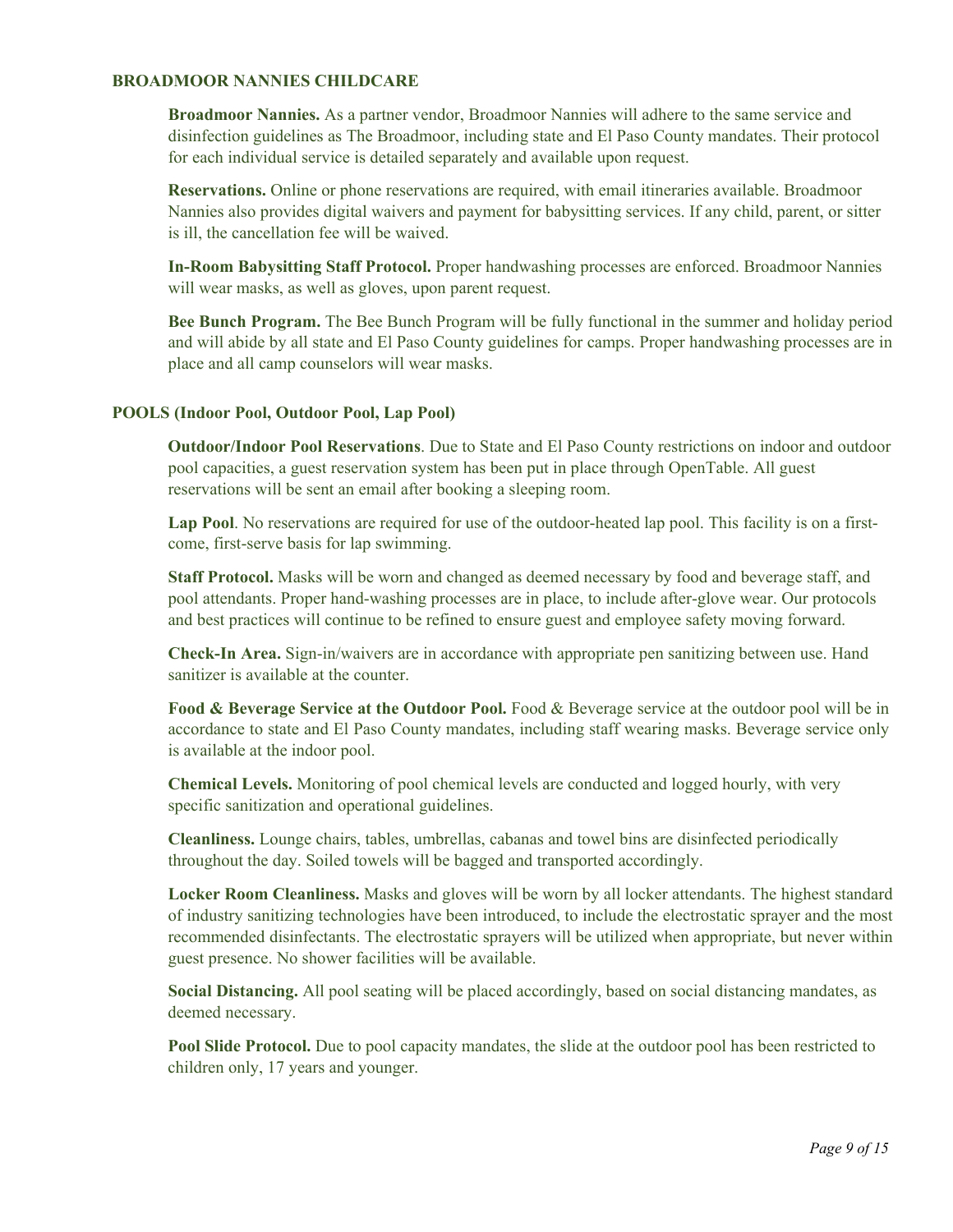**Hot Tubs.** Hot tub usage is limited to single family and/or single reservation travelers, with a suggested 20-minute maximum use time, based on pool occupancies. This offering is only available to guests during their reserved pool time.

### **4. SPA, SALON, FITNESS CENTER**

**Staff Protocol.** Masks and gloves will be worn and changed as deemed necessary and/or required based on position. Proper hand-washing processes are in place, to include after glove wear. Technicians will wear masks at all times within body treatment rooms and/or during appropriate services. Our protocols and best practices will continue to be refined to ensure guest and employee safety moving forward.

**Spa/Salon Reservations.** Advance phone reservations are required, with email itineraries available. Hand sanitizer is available at the counter.

**Fitness Center.** Reservations are required for use of the Fitness Center and all daily group exercise classes. State and El Paso County mandates will be adhered to for capacity limits of the facility and social distancing. All equipment and high-touch points will be sanitized after each guest's use.

**Point of Sale.** For check-in/check-out, guest-facing credit card stations are installed. Touchless payment is supported, as well as Apple, Samsung, and Google Mobile Pay. The stylus and pin pad will be sanitized after each guest's use, visible to the guests in queue. Over-the-counter check-in will follow social distancing mandates as necessary.

**Cleanliness.** All high-touch points will be properly sanitized during each cleaning, to include: door handles, check-in counters, massage tables, treatment rooms, elevator push buttons, hand railings, showers, sinks, hair utensils, makeup tools, bowls, basins, etc. Appropriate sanitizing will also be scheduled and adhered to after guest use, to include all cardio equipment, resistance equipment, yoga mats, studio tools, etc.

**Locker Room Cleanliness.** The highest standard of industry sanitizing technologies have been introduced, to include the electrostatic sprayer and the most recommended disinfectants. The electrostatic sprayers will be utilized when appropriate, but never within guest presence. No shower facilities will be available in the fitness locker rooms.

**Social Distancing.** Treatment rooms, waiting areas, relaxation lounges, locker rooms, fitness classes, and personal training will adhere to social distancing guidelines as per state and El Paso County mandates.

### **5. RETAIL**

**Staff Protocol.** Proper hand-washing processes will be in place and masks will be worn by staff.

**Retail Leased Shops.** As partner vendors, retail leased shop vendors/owners will adhere to the same service and disinfection guidelines as The Broadmoor, including state and El Paso County mandates. Their protocol for each individual service is detailed separately and available upon request.

**Best Practices.** Our protocols and standard operating procedures will continue to be refined to ensure guest and employee safety moving forward, including, but not limited to, in-store trying on of clothes and after purchase returns.

**Point of Sale.** Guest-facing credit card stations are installed. Touchless payment is supported, as well as Apple, Samsung, and Google Mobile Pay. The stylus and pin pad will be sanitized after each guest's use, visible to the guests in queue.

**Cleanliness.** All high-touch points will be properly sanitized during each cleaning, to include: countertops, hard surfaces, door handles, and fitting rooms.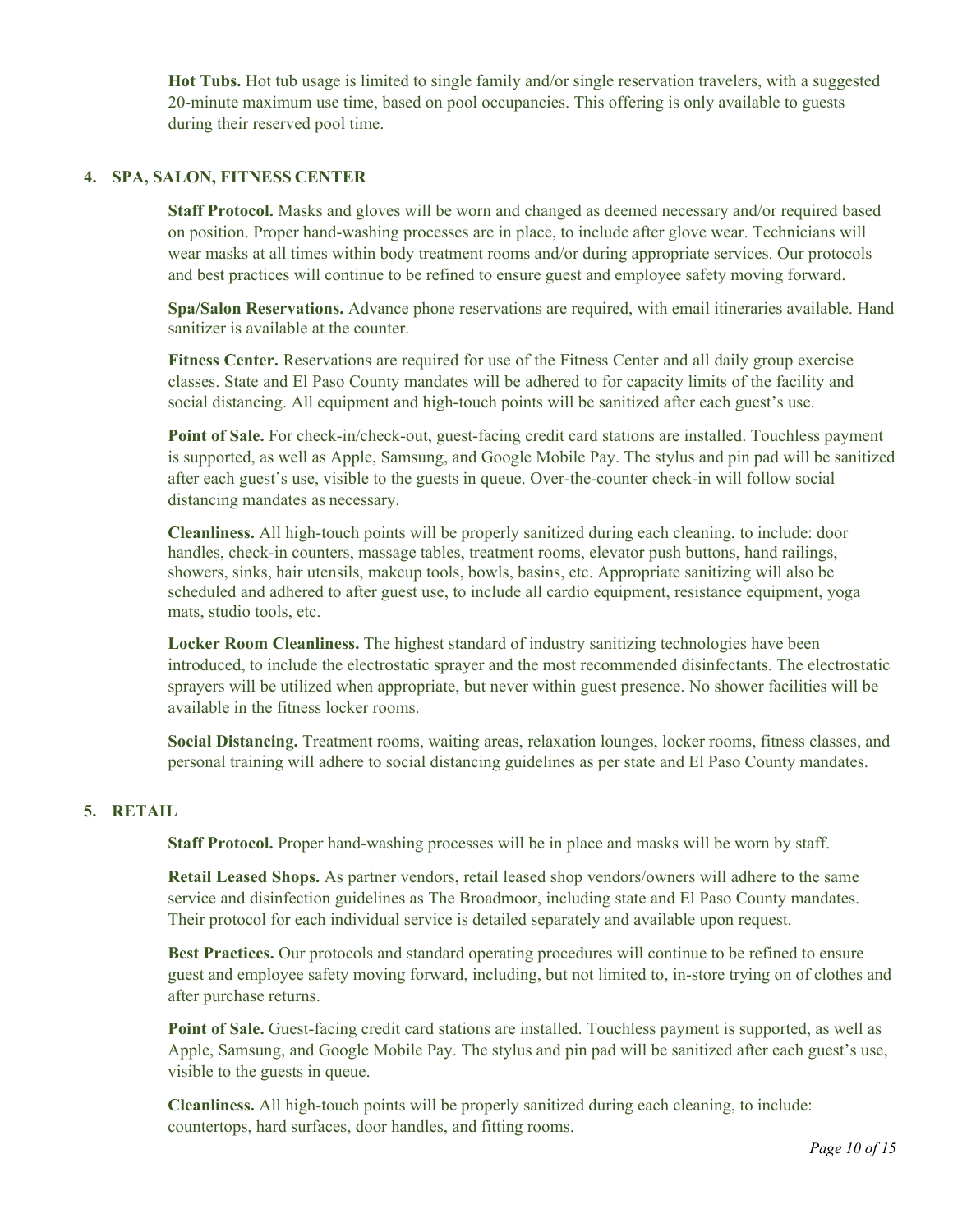**Social Distancing.** Social distancing will be enforced and adhered to as per state and El Paso County mandates, based on the shop and size therein.

## **6. FOOD & BEVERAGE**

#### **GENERAL STANDARDS**

**Culinary.** Consistent hand-washing and glove wearing procedure is practiced and timed, with glove replacement every half hour. All culinary operations continue to adhere to the El Paso County Health Department mandates and protocols for safety and disinfection in food service. Kitchen areas are deep cleaned and sanitized daily. The highest standard of industry and professional cleaning technologies have been introduced, to include utilizing chemicals and disinfectants that are food-safe and kitchen-certified. The electrostatic sprayers will be utilized when appropriate. All food products are checked for temperature, spoilage, and any and all cross-contamination prior to being released to kitchen personnel. Ecolab will provide enhanced and ongoing training in keeping with federal, state and county mandates.

**Servers.** Proper hand-washing processes will be in place. Masks will be worn. All food and beverage items to be individually plated and served. Flatware to be provided as a rollup. All condiments to be served in individual containers. Our protocols and best practices will continue to be refined to ensure guest and employee safety moving forward.

**Cleanliness.** The highest standard of industry sanitizing technologies have been introduced, to include the electrostatic sprayer and the most-recommended disinfectants. The electrostatic sprayers will be utilized when appropriate, but never within guest presence. All high-touch points will be properly sanitized during each cleaning, to include, but not limited to, tables, chairs, bars, host stands, service stations, etc.

#### **BANQUETS / GROUP MEETINGS**

**Communication.** Meeting Planner to Conference Manager direct communication is also extended via group texting through your personal mobile device. Direct-dial/text phone lists are also provided to Meeting Staff for use on their personal mobile device, as an alternative to office/public phone usage.

**Meeting Space.** All large meetings rooms will have a pedestrian traffic flow plan, based on the group's size and schedule, to ensure separation of a designated entrance and exit, as well as to manage guest flow into and out of a room. Hand disinfection stations will be provided at the entrance of function space areas across the resort.

**Setup/Seating Configurations.** Diagrams and room configurations will be guided by state and El Paso County social distancing practices and/or maximum occupancy of service guidelines. The following will be available or can be arranged: pre-wrapped or rolled silverware, individual water bottle service at each place setting, disposable/recyclable utensils, dishware, and plates.

**Cleanliness.** Function space cleaning and disinfection will be provided and scheduled on the hour based on group movements. This ensures the highest level of housekeeping attention, along with your meeting room refreshes, to include disinfection of all high-touch points, including public restrooms.

**Menu Options.** *"Thoughtful Experiences and Mindful Menus"* have been created, to include covered plated breakfast/bento box inspired lunches, individually wrapped menu items and single use condiments, elevated grab-and-go menus and enclosed and displayed canapés. Buffets would be modified to be staffed action stations, with no guest self-service. Coffee stations will be attended by Broadmoor staff as deemed necessary, allowing no guest self-service.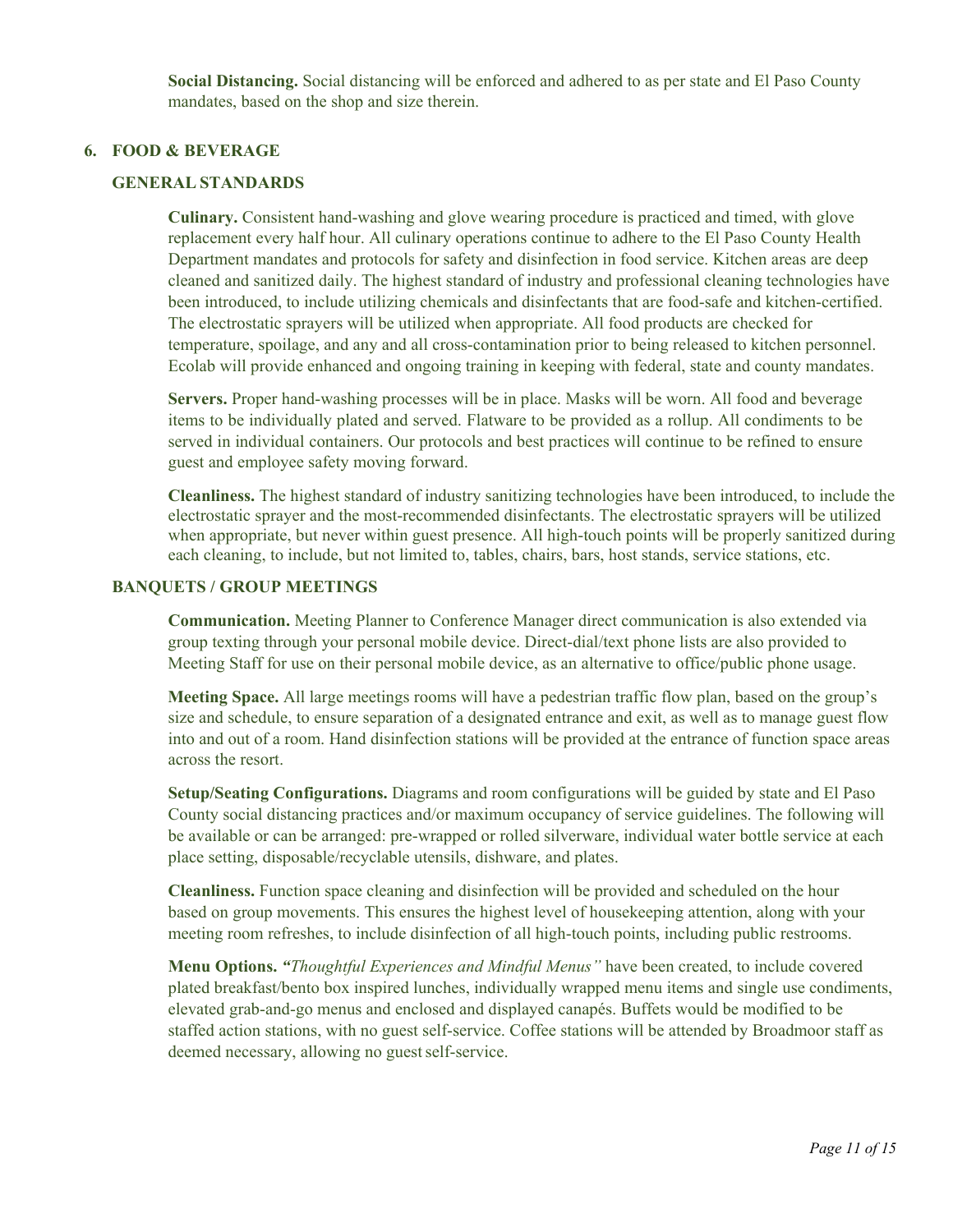## **RESTAURANTS**

**Reservations.** Online OpenTable and phone reservations are encouraged, with email itineraries available. Hand sanitizer is available at the host station.

**Check-In Process.** Hosts and leadership will continue to encourage social distancing based on state and El Paso County mandates.

**Seating & Reservations.** Restaurant occupancy will be determined in each outlet based on state and El Paso County mandates and/or any restrictions regarding authorized occupancy per area. Table configurations and seating charts have been altered to allow for social distancing.

**Menu-Presenting.** Based on outlets, menus will be sanitized pre and post guest usage, and/or single-use menus will be provided.

**Check-Presenting.** Point of sale receipts will be presented in check folder, with appropriate sanitizing of folder and pens after each use.

**Bowling/Games at Play.** All equipment will be properly sanitized between use, including, but not limited to, items supporting shuffle board, foosball, pool, bowling and gaming systems. Sanitizer will also be placed accordingly in the facility.

#### **IN-ROOM DINING**

**Ordering Options.** A digital menu will be available on the guest room television for ordering Room Service via your in-room telephone. Single-use menus will be offered at front desk check-in, as they are temporarily no longer provided in-room.

**Delivery/Service.** The in-room dining server will announce their arrival, respecting social distancing while making introduction at the door. Permission to serve in room will be requested. If declined, servers will politely extend an overview of the meal and leave the table and setup for guest self-service. The transfer of cart in the room will be the guest's responsibility. Appropriate pick up instruction will be followed based on guest directive, to include retrieval from inside of guest room, or outside in guest corridor.

**Check-Presenting.** Point of sale receipts will be presented in check folder, with appropriate sanitizing of folder and pens after each use.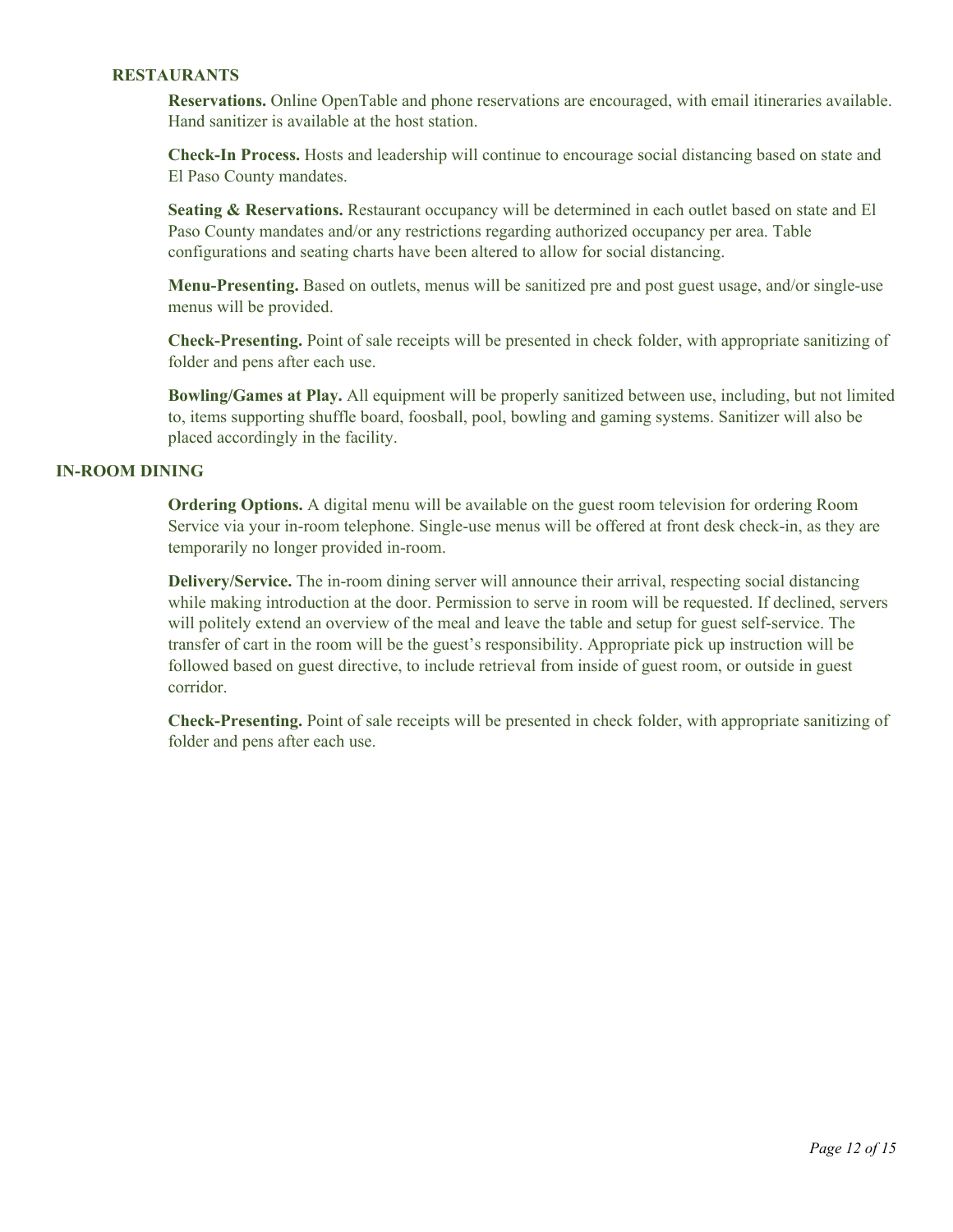## **RESOURCES & GUIDELINES**

#### **GLOBAL**

#### **World Health Organization (WHO)**

*<https://www.who.int/emergencies/diseases/novel-coronavirus-2019/events-as-they-happen>*

**Center for Disease Control (CDC)** *<https://www.cdc.gov/>*

## **FEDERAL**

### **Federal Response to COVID-19**

*<https://www.usa.gov/coronavirus>*

#### **STATE**

**Colorado COVID-19 Updates** *<https://covid19.colorado.gov/>*

**Colorado Department of Regulatory Agencies**

*<https://www.colorado.gov/dora>*

## **COUNTY**

**El Paso County Health Department** *<https://www.elpasocountyhealth.org/>*

## **CLEANING & DISINFECTION**

**Ecolab** *https:/[/www.ecolab.com/pages/coronavirus](http://www.ecolab.com/pages/coronavirus)*

### **Ecolab – Science Certified** *https://sciencecertified.ecolab.com*

#### **HOTELS**

**American Hotel & Lodging Association (AHLA) Resources** <https://www.ahla.com/covid-19-resource-center>

**Colorado Hotel & Lodging Association (CHLA) Resources** *<https://chla.com/covid-19/>*

## **FOOD & BEVERAGE HANDLING**

**El Paso County Health Department** *<https://www.elpasocountyhealth.org/>*

## **SPA & RECREATION**

**International Spa Association (ISPA)** *<https://experienceispa.com/covid-19-info>*

**United States Golf Association (USGA)** *<https://www.usga.org/content/usga/home-page/course-care/covid-19-resource-center.html>*

**United States Tennis Association (USTA)** *<https://www.usta.com/en/home/usta-covid-19-updates.html>*

#### **United States Professional Tennis Association (USPTA)** *<https://www.uspta.com/>*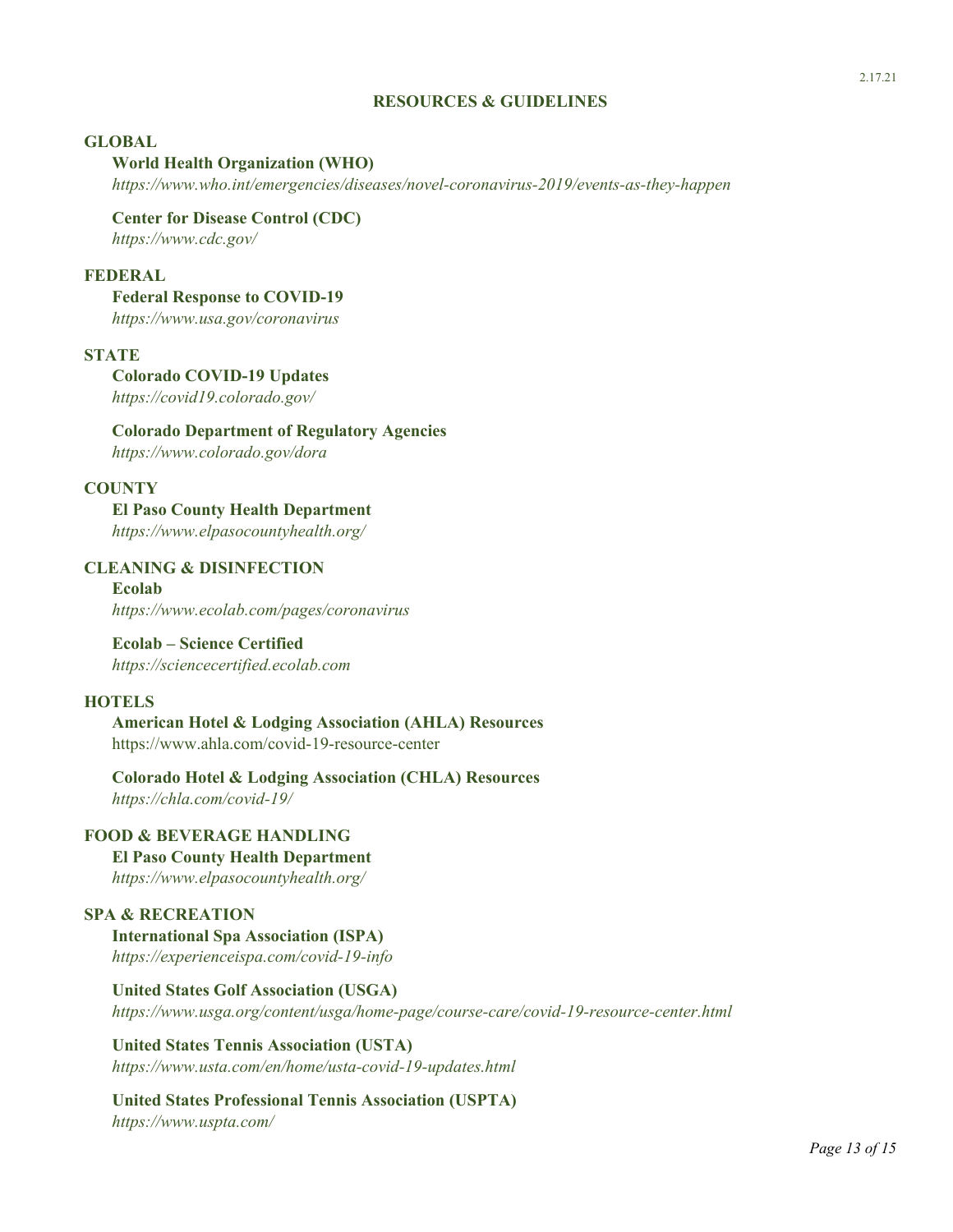

# **Our Commitment to Advancing Cleaner, Safer Practices**

At The Broadmoor, the health and safety of our guests and employees is our top priority during these unprecedented times. That's why we're implementing the Ecolab Science Certified TM program as part of our commitment to delivering a high level of cleanliness.

The program, which includes science-backed cleaning and disinfecting products and procedures, detailed training and periodic auditing to verify procedures are being followed, helps *The Broadmoor* advance cleaner, safer practices and reduce the risk of exposure to germs, including the virus that causes COVID-19.

By meeting program requirements and passing periodic and independent audits performed by Ecolab, The Broadmoor can display the official Ecolab Science Certified seal. **How does the Ecolab Science Certified program work?**

Ecolab Science Certified is a comprehensive, science-based program that helps deliver a high standard of cleanliness and supports consumer confidence through four key elements:

- **Create clean** through hospital disinfectants approved by the applicable regulatory authorities for use during the COVID-19 pandemic, and elevated hygiene standards and protocols informed by the U.S. Centers for Disease Control and Prevention (CDC) guidelines
- **Check clean** through detailed public health and food safety training and periodic auditing to determine whether procedures are being followed
- **See clean** in action through front-of-house cleaning and disinfecting procedures and signage
- **Believe clean** through a visible commitment to advancing cleaner, safer practices with the Ecolab Science Certified seal, updated annually

The program helps hotels achieve a higher level of cleanliness from the front of the house to the back of the house and was informed by key insights from proprietary Ecolab consumer research<sup>1</sup>. The research that showed 51% of frequent hotel guests feel "extremely safe" knowing hospital disinfectants\* are being used (compared to 20-29% who feel "extremely safe" with leading consumer brands).

And 67% of frequent hotel guests feel safer knowing an independent third party\*\* with cleaning expertise has audited a business' cleaning practices. Both hospital disinfectants and independent auditing, performed by Ecolab, are key components of the Ecolab Science Certified program.

The program leverages Ecolab's unique combination of science-based solutions and insights from a global team of 1,200 scientists with verification by highly trained Ecolab public health and food safety specialists. Beyond the program itself, Ecolab's solutions are backed by ongoing consultation and service at nearly 3 million locations around the world performed by Ecolab's 25,000 field associates. The team supports clean kitchens serving 58 billion restaurant meals annually and helps customers delight guests with more than 1 billion clean hotel rooms each year.